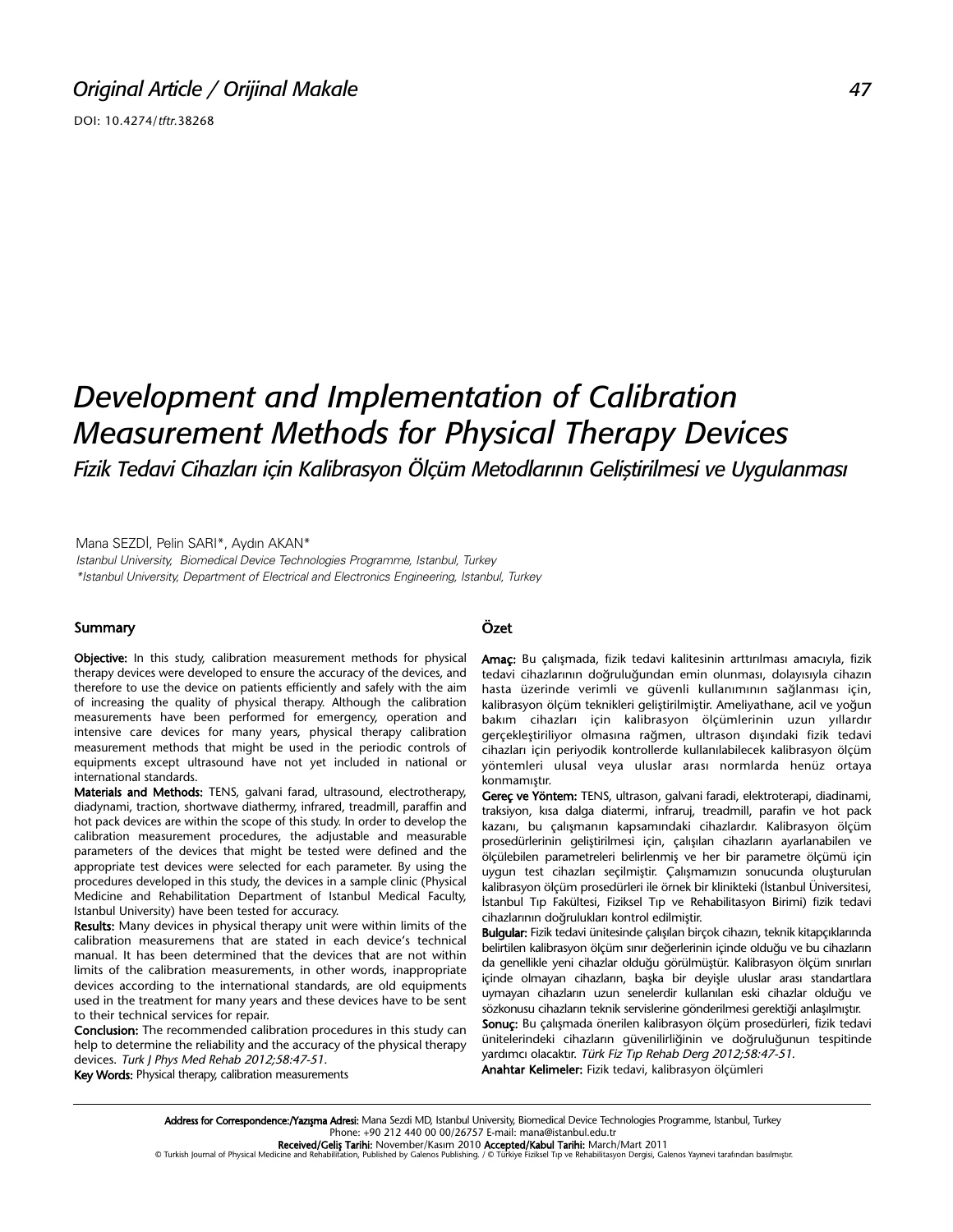# Introduction

Continuing efforts to implement higher quality standards in hospitals are essential to provide a healthy lifestyle and to resolve health-related problems of people. In health care facilities, one of the most important factor that has to be considered is to ensure the safety of diagnostic and therapeutic devices that are directly exposed to the patients (1). The safety of all medical devices used in health care should be emphasized because the mistakes that can be experienced in the field of healthcare may cause casualties (2). The safety and the performance of medical devices can be controlled by medical calibration measurements. Calibration measurement is the process of detection of the correlation between the value measured by the test device and the value shown by the medical device. By answering many questions arising in mind about whether the device works with desired accuracy or not, and whether the device gives damage to patients or not, the medical calibration measurements stands out in the foreground. The calibration procedures are carried out with the measurement systems with at least ten times more sensitive features than the medical devices that will be tested. The test devices certificated by national or international standards under the standard conditions, are used for this process. So that, under a known uncertainty, the measurement result of the test device is compared to the adjusted or measured value of medical devices (3,4).

The purpose of the calibration measurement is to minimize risk, to reduce costs, to minimize user problems and to ensure compliance with international standards. With regular and programmed control of medical devices, accurate measurements of the device is provided, consequently, problems before they arise and delays in response are prevented; besides, the life of the device is extended.

In physical therapy unit, it has great importance that the devices using electrical current extensively must be under control and must be also tested by using the calibration measurement procedures. With calibration measurements performed at regular intervals, it is possible to control whether the current that is given to the patient has the setted value or not, whether the ultrasound treatment on is effective or not, whether the temperature in hot therapy is within the desired range or not.

Therefore, the main base of our study was to perform the calibration measurements of the devices in fully equipped physiotherapy unit including TENS, therapeutic ultrasound, Galvani Farad devices, electrotherapy equipment, diadynami device, traction, shortwave diathermy device, infrared, treadmill, paraffin and hot pack devices by developing the calibration measurement procedures, and to interpret the calibration measurement results.

# Material and Methods

Calibration measurement is the process that must be done in various time periods according to the production type or the utilization of the device to ensure the safety of device and to obtain reliable results. The calibration measurement periods are determined by experienced users by considering the device features and the usage conditions.

Calibration measurement period of devices in the physical therapy unit was calculated with the "Device Management Coefficient" which is used in "Clinical Equipment Management" standards in the "Technology & Safety Management" series developed by the Joint Commission (5). The equation of the "Device Management Coefficient" is shown below.

| Device Management Coefficient = Device Function | Point                               | +        |
|-------------------------------------------------|-------------------------------------|----------|
| Device Risk                                     | <b>Point</b>                        | <b>+</b> |
|                                                 | Device Preventive Maintenance Point |          |

According to the standards, device management coefficient can be maximum of 20 and the devices with 12 or more coefficients are incorporated into the plans of calibration and preventive maintenance of medical devices (5). In this manner, to determine which devices are taken into the calibration measurement system, each physical therapy device in the scope of our study were separately handled and the points for all devices were calculated. For the calculation of the "device management coefficient" of the physical therapy devices, firstly, all devices' function scores were defined as 8 points because each device is used only for treatment not for operation, diagnosis or intensity care. The risk score for each device was defined as 4 points because patient injury will be resulted if the device is corrupted or malfunctioning. Finally, the score of the equipment preventive maintenance requirements was accepted as 3 points by considering the usage frequency of the devices and the risk of breakdown. With the total 15 points, it has been decided that the calibration measurements of these devices in the physical therapy unit should be done in 12 months. Subsequently, the physical therapy equipments whose measurement periods were specified, have been taken to review in terms of adjustable parameters on them. For each device, the adjustable and measurable parameters were determined, and the calibration measurement procedures have been established. The procedures can be seen in Table 1.

After the calibration measurement procedures were developed, each procedure was applied to one of the every kind of device in the Physical Medicine and Rehabilitation Department of Istanbul Medical Faculty in Istanbul University that was selected as the sample clinic. In there, the performance tests of the devices were performed and the measurement results were evaluated.

For the calibration measurements of the shortwave diathermy and the infrared devices, the plexiglass phantom, whose size is known and filled with water, was used. The output power was calculated by using the technique of heat energy transferring (6,7).

# The heat applied by device to the water in calori unit:

 $Q(cal) = m.C. \Delta T$  [2]

Here, m is the weight of the water in gram, C is the specific heat in Cal/gr °C that is 1 for water and ΔT is the difference between the temperatures in °C.

If the heat is transferred to the energy in joule and the weight of the water is written in the multiplication of the surface area, height and specific weight that is 1  $gr/cm<sup>3</sup>$  for water, the energy formula can be writen as below.

E (Joule)=m×4,18×ΔT=Surface Area×Height×4,18×ΔT [3]

Power can be calculated from the energy by dividing the time difference (Δt) in seconds.

P(Watt)=E /  $\Delta t$  [4]

Finally, power density (S);

S=(Surface Area×Height×4,18×ΔT) / (Δt×Surface Area) [5]

S=Height×4,18×ΔT/Δt [6]

is obtained from above equation. Here, the unit of height is centimeter.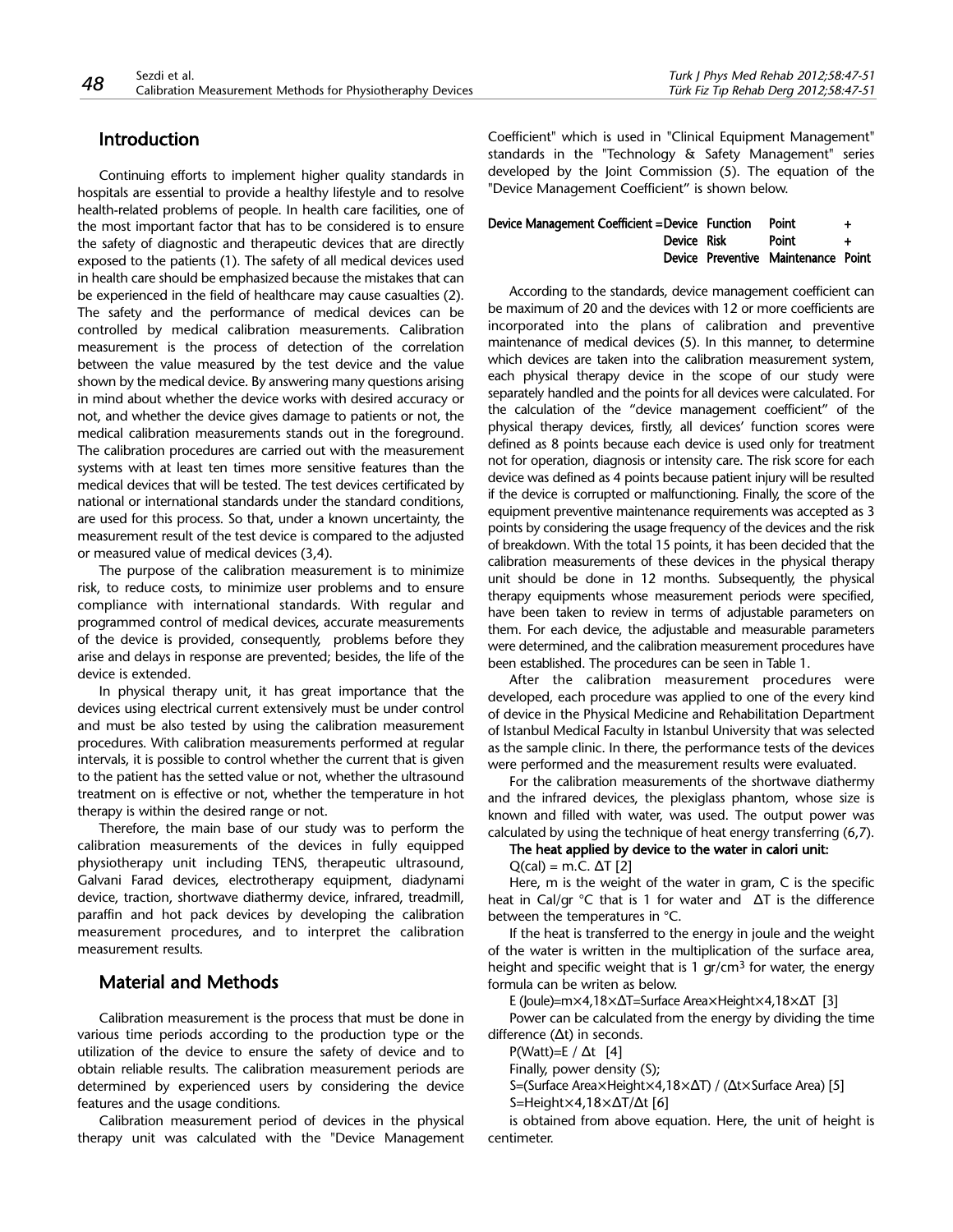## Results

In the calibration measurements of the TENS device, the frequency of 61Hz was measured as 60.23 Hz and it was decided that the deviation was within the expected 10% limits (8). The limit was determined from the frequency accuracy value documented in the technical manual of the device (8). It was seen that each frequency value set in each channel on the device was close to the measured frequency values on the oscilloscope. Additionally, the signal accuracy of the current modes has been investigated and it was observed that this TENS device was appropriate to the international standards.

On the therapeutic ultrasound, different power values were set and the measurements were performed for the two different probes. Although it was seen that the first probe gave the more correct values than the second probe, the measurement results obtained from the second probe were also found within calibration limits (9). 3 watts of power values set in the ultrasound device was seen as 3.6 watts in the ultrasound wattmeter, and the power value set to 3.5 watts was seen as 4.4 watts in the ultrasound wattmeter. The result showed that the deviation increased by increasing the power.

The current value set to 100 mA on the Galvani Farad device, was seen as 84.4 mA for F1 faradic current mode and seen as 56.68 mA for F2 faradic current mode and seen as 70 mA for E1 exponential current mode. These values are outside the 10% limits of the device documented in its technical manual and it demonstrated the necessity of care for this device (10). In other side, the current value set in the device as 100 mA were measured in galvanic current and E2 current mode as 92 mA and the measurement result were found to be within the 10% limits of the calibration measurements (10).

For the calibration measurements of the shortwave diathermy device, the phantom filled with water was used to observe temperature increase. From the data obtained from the measurements, the power density was calculated by using the heat energy transfer formula (6). Although the first temperature of water in phantom (3 cm height) was 22  $^{\circ}$ C, after the diathermy application of 15 minutes the temperature was measured as 35.8  $\mathrm{^0C}$ . By setting out from heat energy transfer formula (6), the power density (S) was calculated as 11.553 watts/ cm2. According to the knowledge obtained via the manufacturer, the device has 1000 watts of power and when the power is divided by the surface area, the power density is found to be 13.33 watts/cm2. When the two values that are the production power density of the device and the calculated power density from the measurement results were compared; it was seen that the device is within 20% calibration limits which is expected to be (11). By measuring the temperatures in three different levels, power density calculations were made and the results for each level were compared. The result was the increasing deviation with increasing temperature level.

In diadynami device, all diadinamic currents were measured in each diadynami modes. The adjusted value of 50 mA has been measured as 46.34 mA in galvanic current mode and it was proven that the deviation in the galvanic current mode was within the accepted limit value (12). But, 50 mA current was measured in single-phase fixed current mode as 34.84 mA, in difaze fixed

current mode as 36.52 mA, in rhythm syncope current mode as 35.08 mA, in short-circuit current module as 38.42 mA, and in the long-circuit current module as 36.86 mA. From these results, it was observed that the other current modes except galvanic current modes were not within the calibration limits (12). Because of this, the device were sent to the technical service for the repair.

For electrotherapy devices, three different frequency values were set at six channels and these values were obtained correctly at each channel output. The three values set to 30-60-90 Hz were measured at the first channel as 31-59-62 Hz, respectively. These measurements were repeated for each channel and it was noticed that the deviation of the measurement results were appropriate to the international standards (13). Moreover, on the oscilloscope it was seen that the different current modes in the device gave the signals accurately.

For the calibration measurement of the traction device, three different standard masses (5,10,15 kg) were used. When the device was connected to 5, 10 and 15 kg respectively, it was also measured as 5, 10, 15 kg, respectively and it was determined that the traction device supports the desired strength (14). It was observed that the strength values of the device increased gradually.

During the power measurement of the infrared light, a phantom with a height of 3 cm was used. It was seen that the first temperature (19 $^{\circ}$ C) increased to 22  $^{\circ}$ C after 20 minutes by applying the infrared light to the water in phantom. Afterward, the temperature growth was calculated. According to the temperature increase, the power density was calculated as 1.8837 watt/ cm2 by using the heat energy transfer formula [6]. Normally, the power of the light is 250 watts. When the power is divided to the surface area, the power density is calculated as 2.033 watt/cm2. As a result of this measure, the light power was within the calibration measurement limits, as expected.

For the treadmill, the speed was measured by using the tachometer that shows how much distance has been taken in an hour. It has been observed that the device had true values by comparing the data on the tachometer and the km/h values on treadmill. It was determined that the set value of 1 km/h on device was equivalent to 16.66 m/min and by comparing the value that has been measured in the tachometer as 15 m/min, it was seen that the device was suitable to 10% limitation (15). Other speed values of the device were also found to be within the calibration measurement limits (15).

The temperature measuring for paraffin device were taken from three different points which are right point, left point and midpoint. The temperature measurement results were 53.7  $^{\circ}$ C at the right point, 54.10  $^{\circ}$ C at the left point and 54  $^{\circ}$ C at the midpoint. Because the device's temperature value was expected to be 55 °C, the measured temperature values were found to be in compliance with standards (16).

For hot-pack device, the temperature measurements were taken from five different points. The temperatures at the lowerright, upper-right, lower-left, upper-left point have been measured and the same temperatures were measured as 74 °C. The value of the midpoint was the warmest point with 74.40  $^{\circ}$ C. Because the temperature of the device was expected to be 75  $^{\circ}$ C, the calibration measurement results were obtained within the error boundaries (17).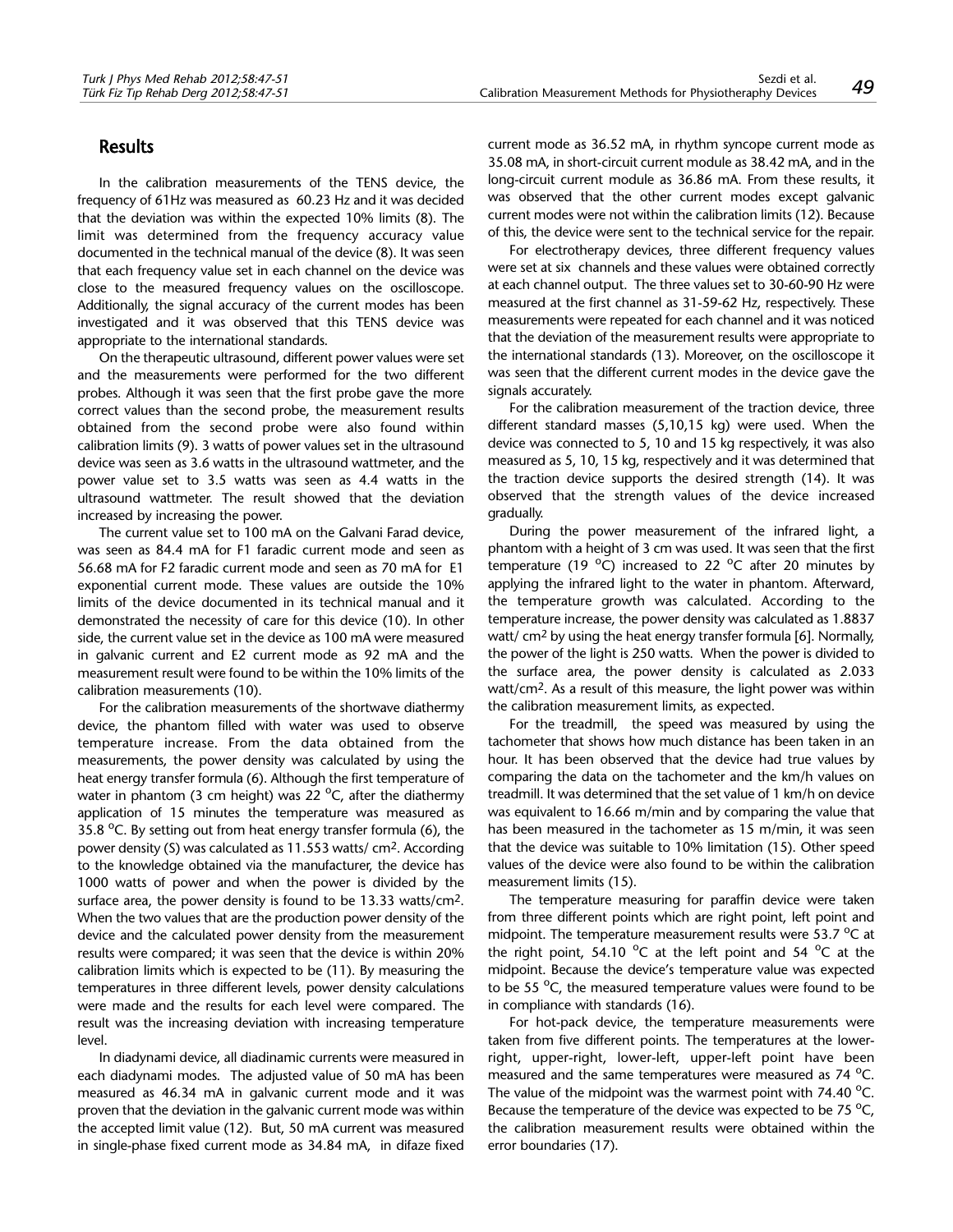## **Discussion**

Almost in all physical therapy units, commonly used devices are TENS unit, physical therapy ultrasound device, diadynami device, Galvani Farad device, electrotherapy, paraffin machine, hot-pack, treadmill, infrared lamp, short wave diathermy device and traction devices. Considering this fact, our study was focused on these devices.

Calibration measurement procedures have not been developed previously for physical therapy devices. Both calibration measurement procedures and a specific test device have being used for several years for only ultrasound therapy device. However, the rest of the physical therapy devices were not considered in a periodic calibration measurement system.

In physical therapy units, the treatments are usually made by means of electrical currents which could be harmful to the patient. Therefore, to provide an effective and safe treatment on patients, the calibration measurements of devices are very essential. In addition, some burning accidents frequently occur when paraffin and hot-pack device that have high temperature,

are used without control. Hence, the calibration measurements of these devices operating under the required standards are very important.

At this point, development of the calibration measurement procedures for physical therapy devices becomes crucial.

By using the proposed calibration measurement prosedures, the reliability of therapy devices can be determined which could not be done earlier extensively.

As a result of the measurements, it was observed that some devices in the physical therapy unit operate in accordance with the international standards and these devices are relatively new products. It was concluded that the devices which are not within the calibration limits are usually old devices that have intensively been used for many years.

By using the prepared calibration measurement procedures developed in this study, the devices in these units can be tested and can be checked for compliance to the standards.

As a result, the recommended calibration procedures in this study can help to determine the reliability and the accuracy of the physical therapy devices.

Table 1. The calibration measurement procedures for physical therapy devices.

| <b>Device</b>                                | <b>Measured Parameter</b>                 | <b>Used Test Device</b>                                                                        | Explanation                                                                                                                                                                                                   |
|----------------------------------------------|-------------------------------------------|------------------------------------------------------------------------------------------------|---------------------------------------------------------------------------------------------------------------------------------------------------------------------------------------------------------------|
| <b>TENS</b>                                  | Frequency<br><b>Current Modes</b><br>Time | Oscilloscope (GW Instek)<br>Oscilloscope (GW Instek)<br>Chronometer (Oregon Scientific)        | For each channel, all current modes (Burst, continuous,<br>modulated current modes) must be observed.<br>The frequency and time should be measured.                                                           |
| Physical Therapy<br><b>Ultrasound Device</b> | Power<br>Time                             | Ultrasound Wattmeter (Fluke UV-5)<br>Chronometer (Oregon Scientific)                           | For each probe, output power must be measured.<br>Timer should be controlled.                                                                                                                                 |
| Galvani Farad Device                         | Current<br>Time                           | Multimeter (Fluke 179 True SMS)<br>Chronometer (Oregon Scientific)                             | Galvanic, discrete galvanic, exponential and faradic<br>current must be measured. Timer should be controlled.                                                                                                 |
| Short Wave<br>Diathermy Device               | <b>Output Power</b>                       | Phantom<br>Temperaure Probe (Fluke DPM4)                                                       | The increase of water temperature in phantom should<br>be measured and the output power should be<br>obtained from the heat transfer formula.                                                                 |
| Diadinami Device                             | Current<br>Time                           | Multimeter (Fluke 179 True SMS)<br>Oscilloscope (GW Instek)<br>Chronometer (Oregon Scientific) | Current value should be measured with multimeter and<br>the accuracy of the current modes should be checked<br>with oscilloscope. Timer should be verified with<br>oscilloscope.                              |
| <b>Electrotherapy Device</b>                 | <b>Current Modes</b><br>Frequency<br>Time | Oscilloscope (GW Instek)<br>Oscilloscope (GW Instek)<br>Chronometer (Oregon Scientific)        | By using oscilloscope, the accuracy of the current<br>modes should be checked, frequency must be<br>measured. Timer should be verified by chronometer.                                                        |
| Traction                                     | Force                                     | Standard Mass (Acuweigh Corporation)                                                           | Device should be tested by using calibrated standard<br>mass. Intermittent traction must be observed to work<br>correctly.                                                                                    |
| Infrared Lamp                                | Power                                     | Phantom<br>Temperature Probe (Fluke DPM4)                                                      | By using the phantom with water that is placed under<br>the lamp, the increase of water temperature should be<br>measured and the output power should be calculated<br>from the heat energy transfer formula. |
| Treadmill                                    | Speed                                     | Tachometer (Lutron DT 2268)                                                                    | Rate of speed of each level should be measured.                                                                                                                                                               |
| <b>Paraffin Device</b>                       | Temperature                               | Temperature Probe (Fluke DPM4)                                                                 | Temperature measurements should be taken from<br>three different points as left, right and central point.                                                                                                     |
| Hot-pack Device                              | Temperature                               | Temperature Probe (Fluke DPM4)                                                                 | Measurements should be taken from right bottom,<br>right upper, left bottom, left upper and midpoint.                                                                                                         |